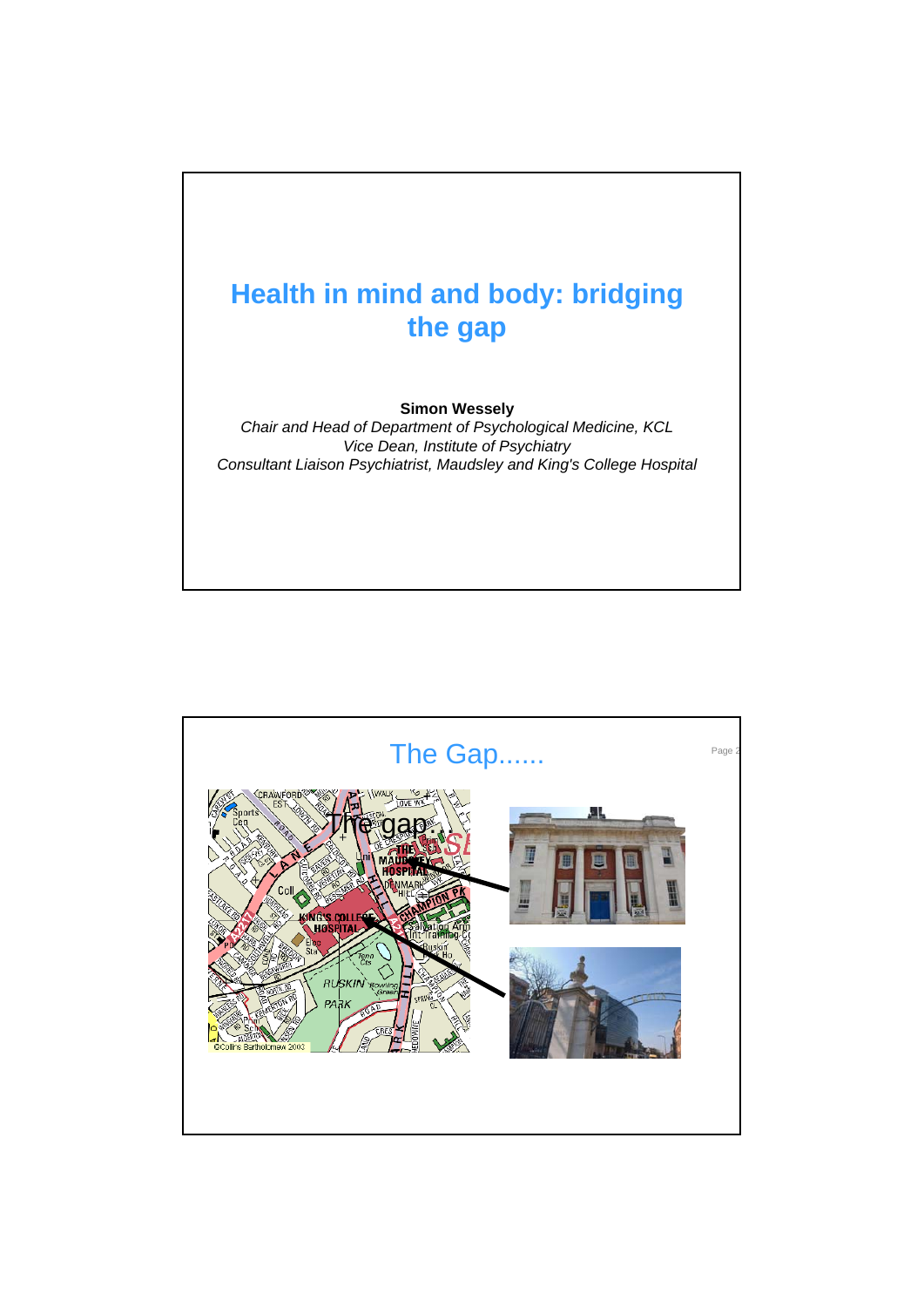## **Why the gap matters** •**People with mental disorders have 5-10 years lower life expectancy than the rest of the population;** •**If you have depression after a heart attack you are up to 3 times more likely to die in the next year;** •**The commonest cause of maternal mortality after childbirth is suicide;** •**20% of Accident and Emergency Department admissions associated with alcohol abuse/dependence;** •**-70% of "frequent attenders" or "high users" of secondary care services have mental health disorders** •**50% of all new hospital outpatients have physical symptoms unaccounted for by physical disease.**

|                                                      |         | Illness - the patient experience  |                        |
|------------------------------------------------------|---------|-----------------------------------|------------------------|
|                                                      |         | <b>Sick</b>                       | Well                   |
| <b>Disease</b><br>according to<br>medical<br>science | Present | Medically<br>explained<br>illness | Prodrome<br>/screening |
|                                                      | Absent  | Medically<br>unexplained          | Healthy                |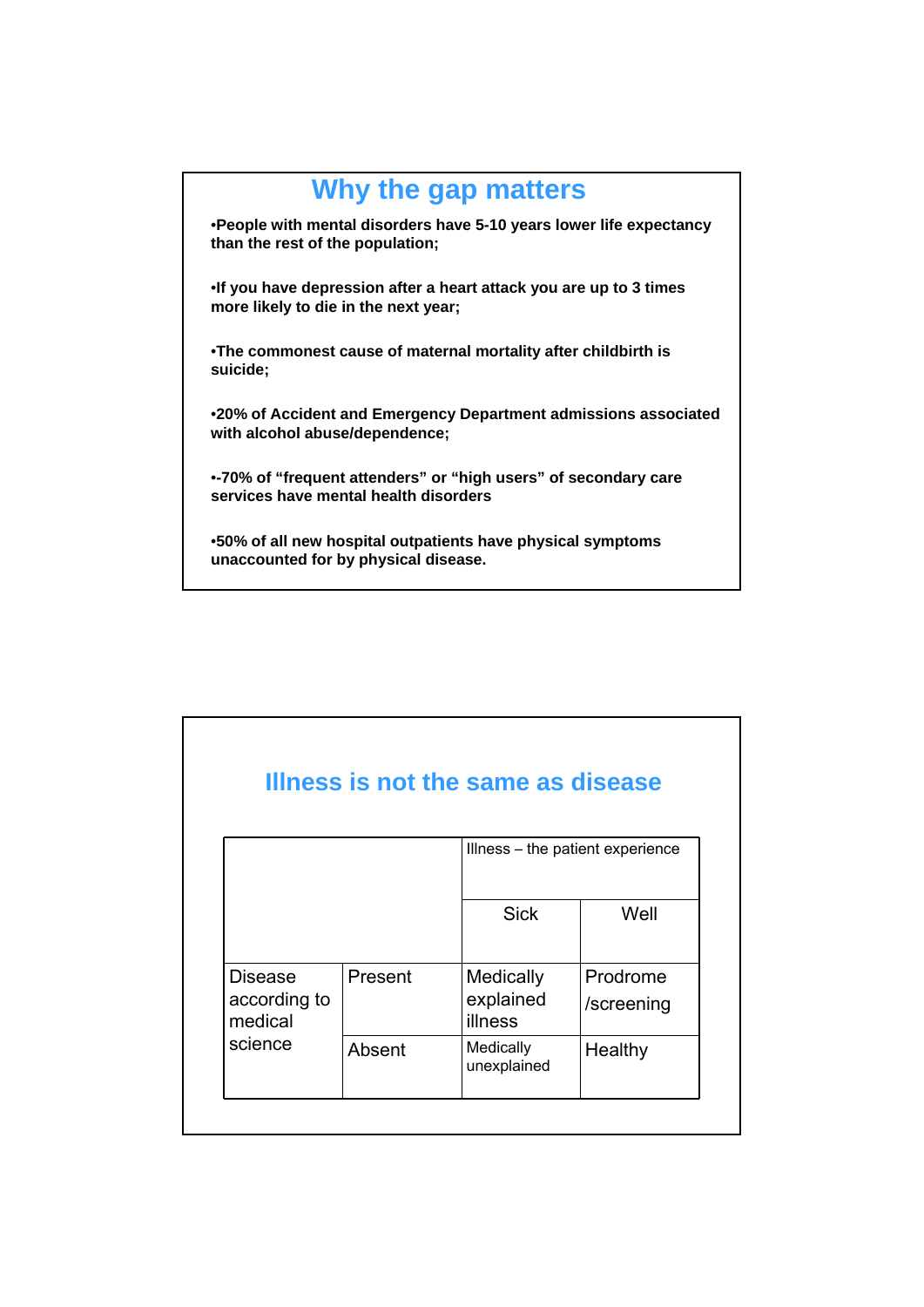

| <b>Prevalence of unexplained symptoms in</b><br>600 consecutive new attendees to medical<br>clinics at King's College Hospital |                                  |  |  |  |  |  |
|--------------------------------------------------------------------------------------------------------------------------------|----------------------------------|--|--|--|--|--|
| <b>Clinic</b>                                                                                                                  | <b>Prevalence</b>                |  |  |  |  |  |
| Chest                                                                                                                          | 59%                              |  |  |  |  |  |
| Cardiology                                                                                                                     | 56%                              |  |  |  |  |  |
| Gastroenterology                                                                                                               | $60\%$ )                         |  |  |  |  |  |
| Rheumatology                                                                                                                   | 58%                              |  |  |  |  |  |
| Neurology                                                                                                                      | 55%                              |  |  |  |  |  |
| Dental                                                                                                                         | 49%                              |  |  |  |  |  |
| Gynaecology                                                                                                                    | 57%                              |  |  |  |  |  |
| Total                                                                                                                          | 56%<br>Nimnuan and Wessely, 2000 |  |  |  |  |  |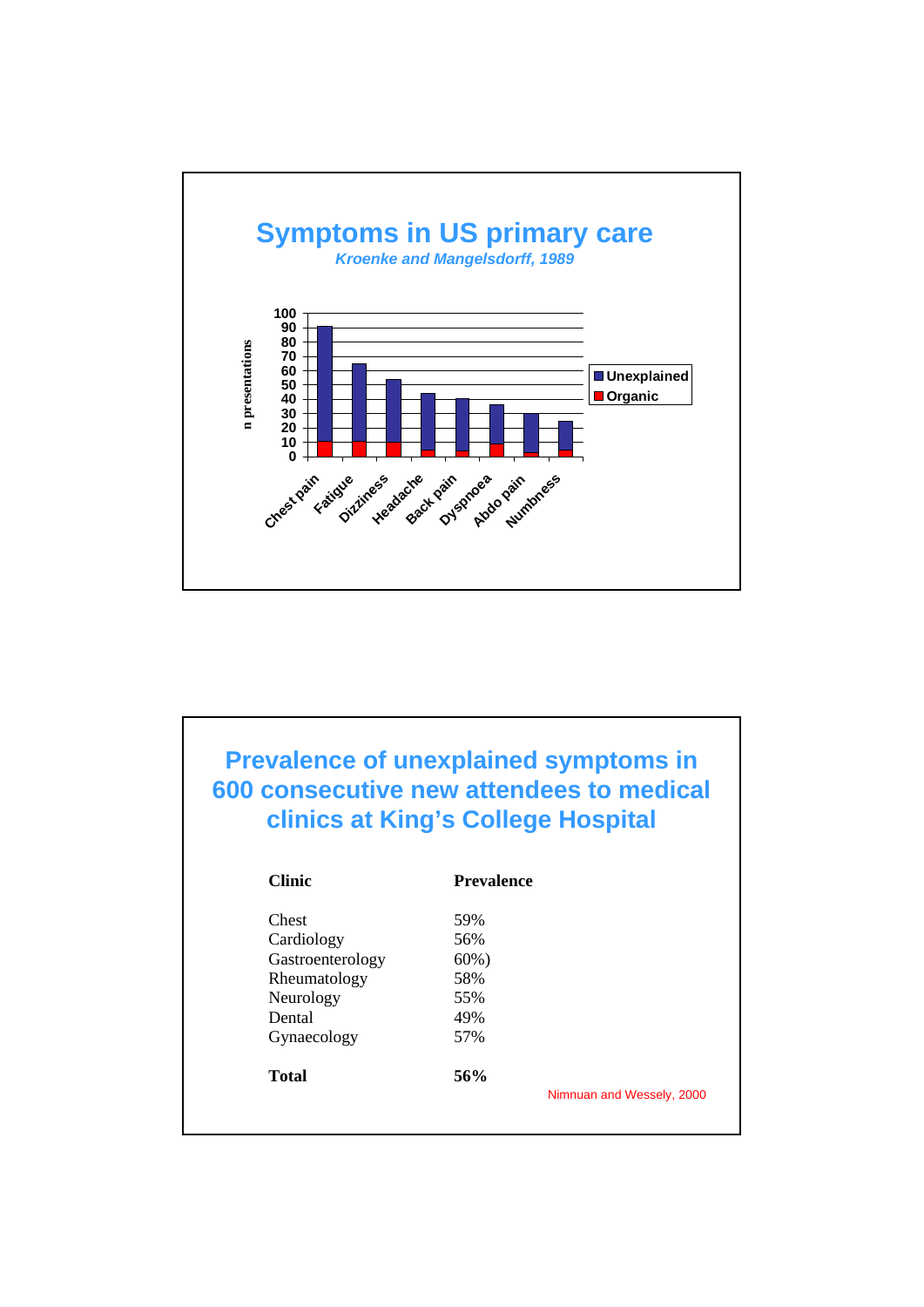

| Physical symptoms are a<br>an ESR/CRP for psychological  |          |            |
|----------------------------------------------------------|----------|------------|
|                                                          |          |            |
|                                                          | distress |            |
| Symptom No. of Mood or<br><b>Counts Patients Anxiety</b> |          |            |
| $0 - 1$                                                  | 106      | 4%         |
| $2 - 3$                                                  | 131      | <b>18%</b> |
| $4 - 5$                                                  | 129      | 31%        |
| $6 - 8$                                                  | 96       | 52%        |
| $9+$                                                     | 37       | 78%        |
|                                                          |          |            |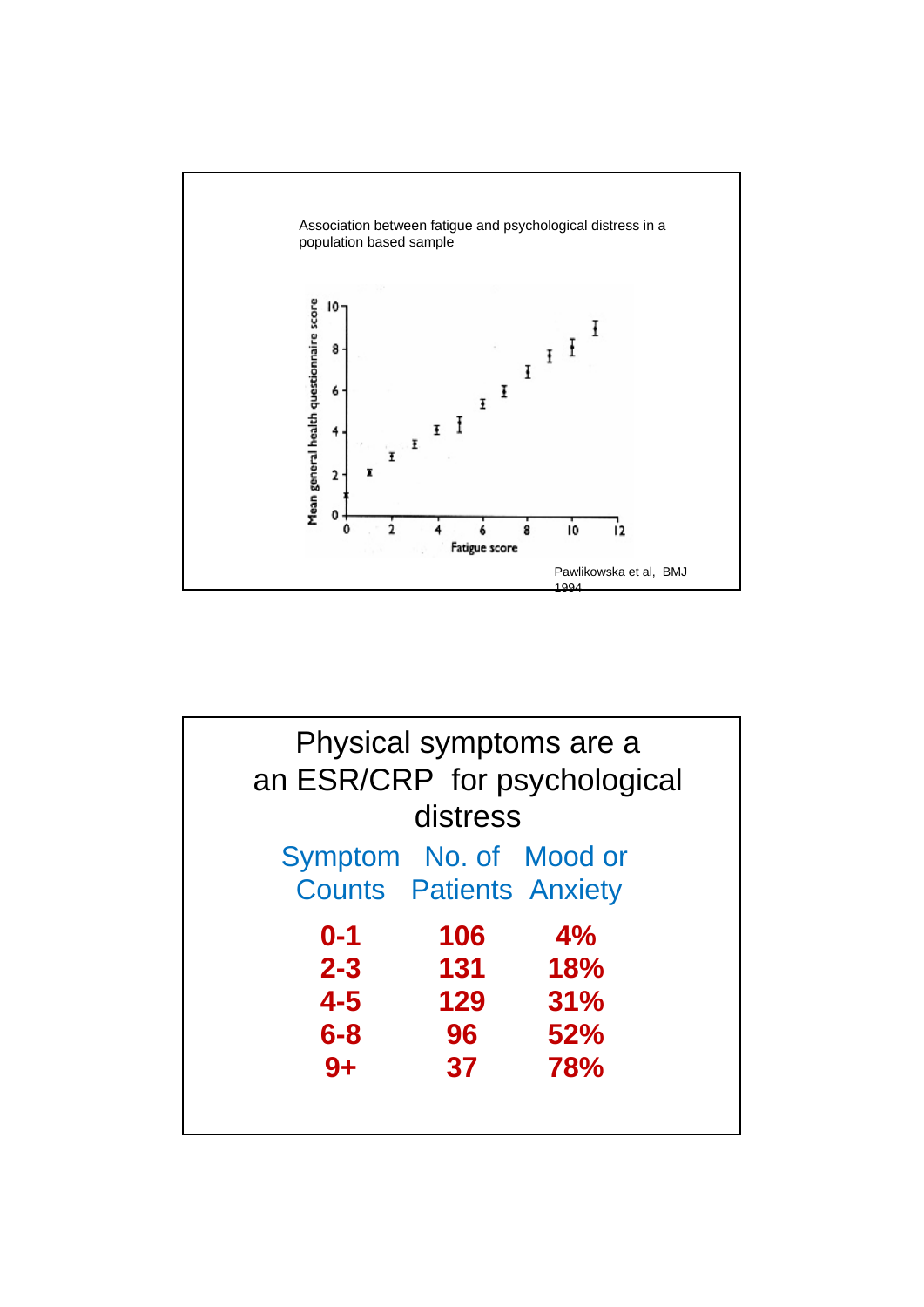

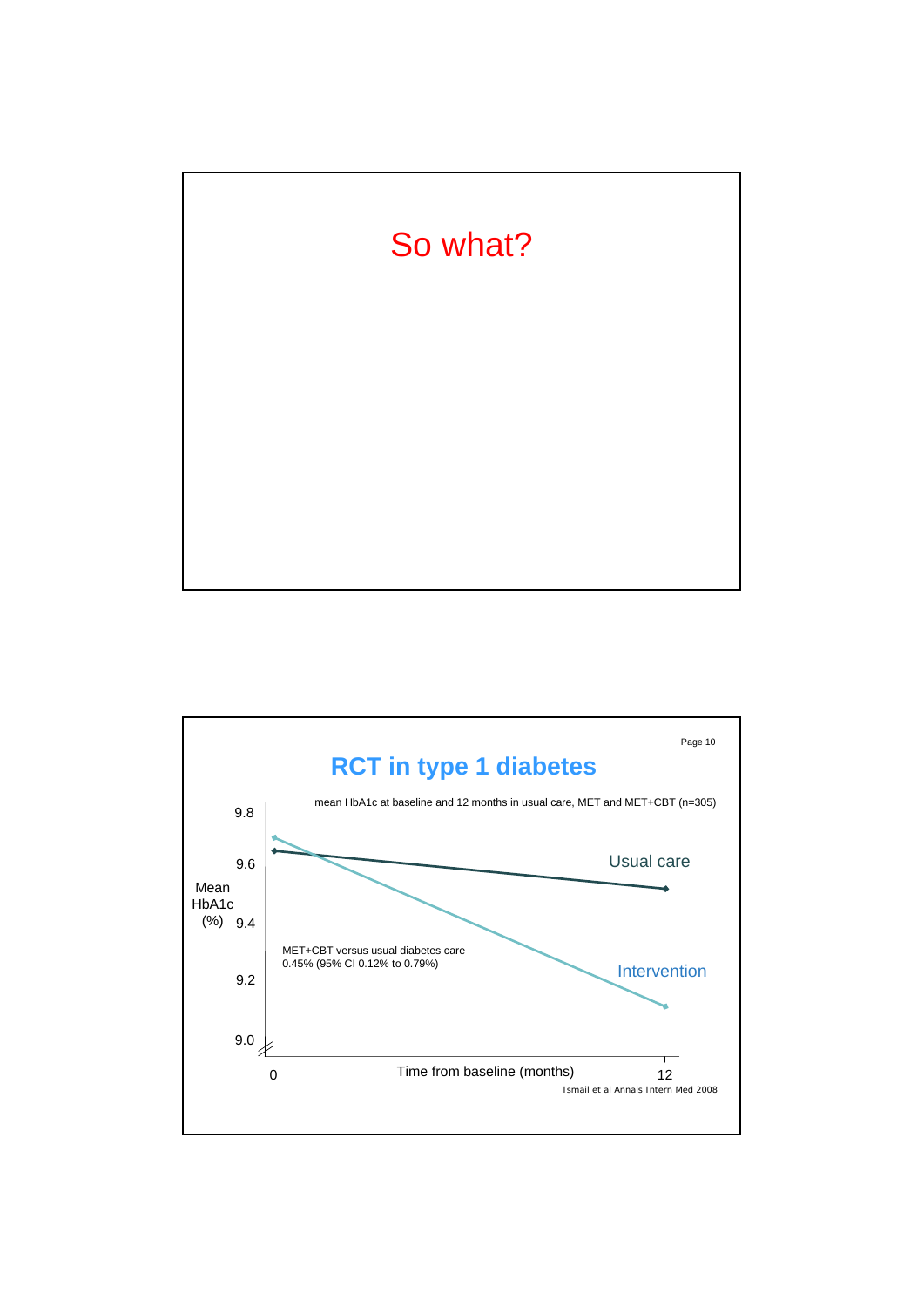

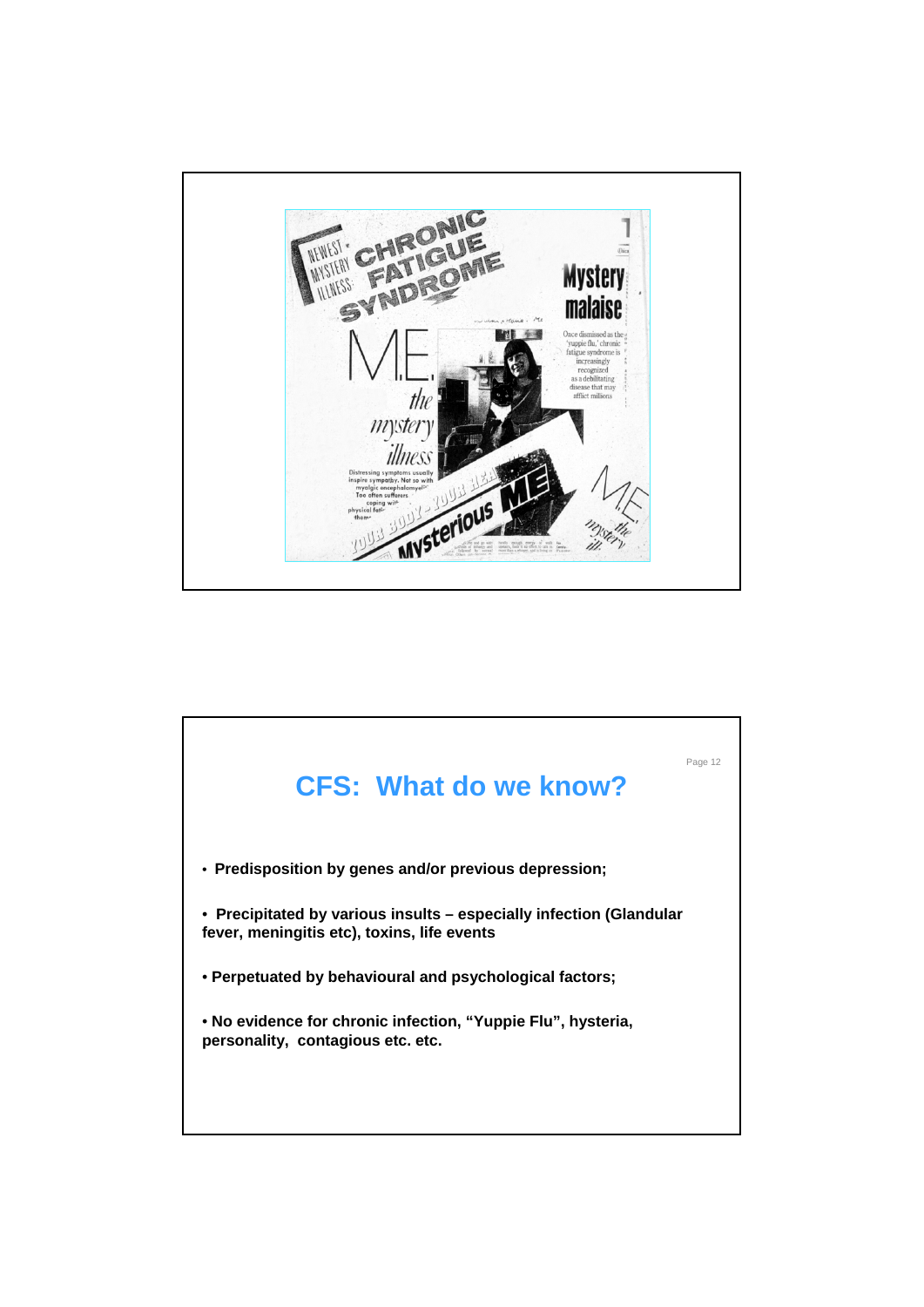• What doesn't work – antidepressants, anti viral agents, immune modulators, diets, allergy treatments, vitamins, being told to pull yourself together etc. etc.

Page 13

•What might work - understanding what you think about your illness and what you do about it.

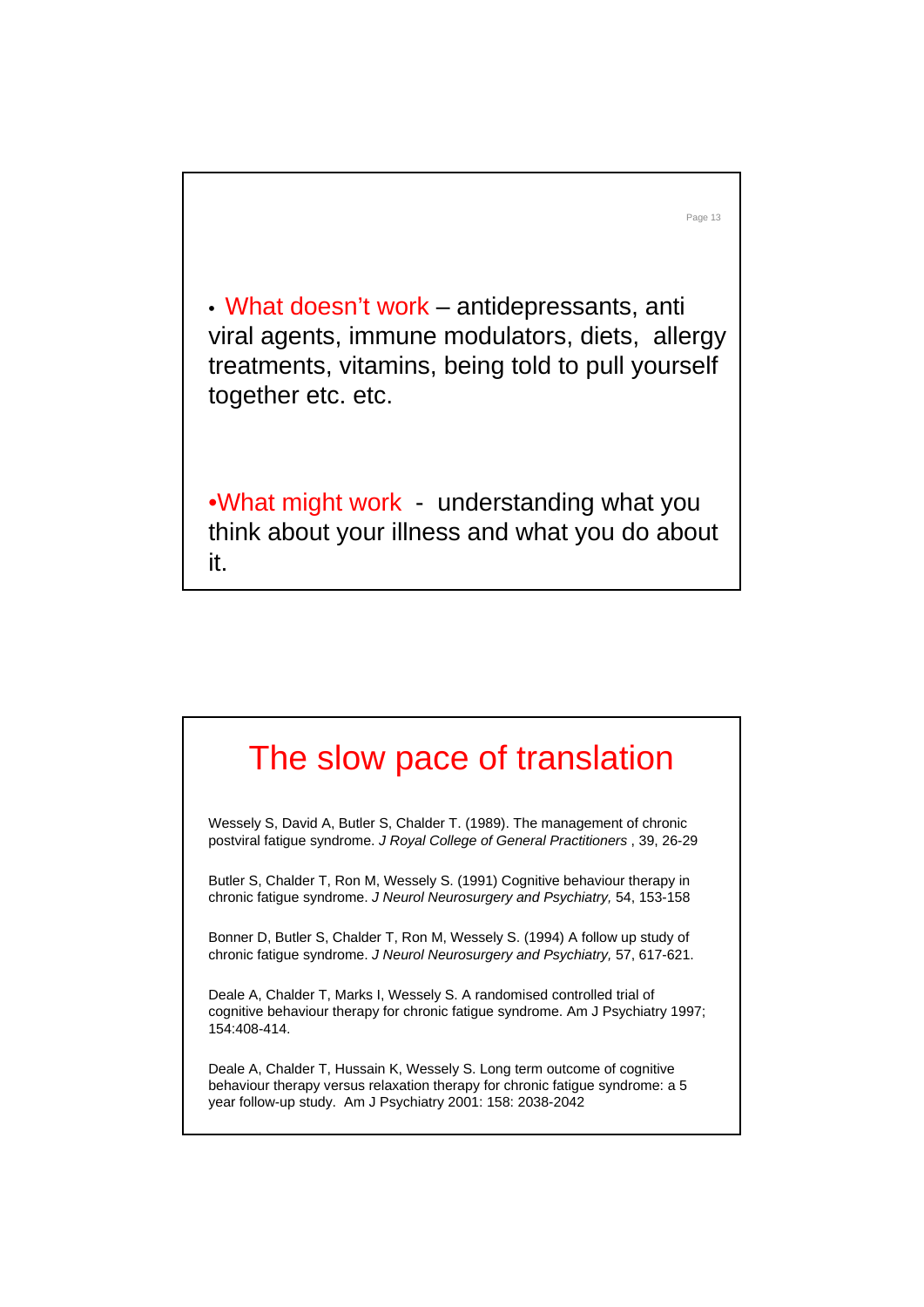

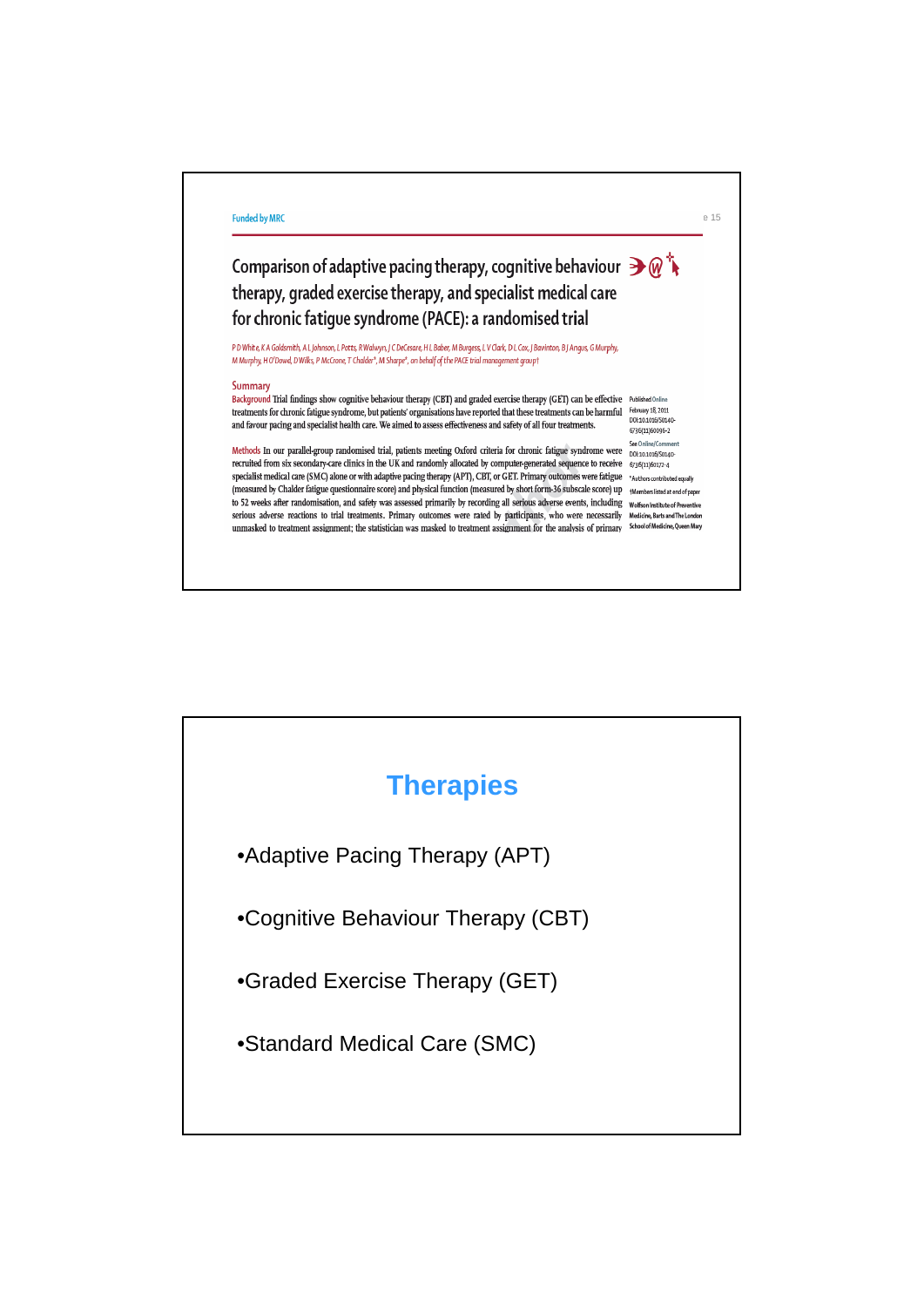

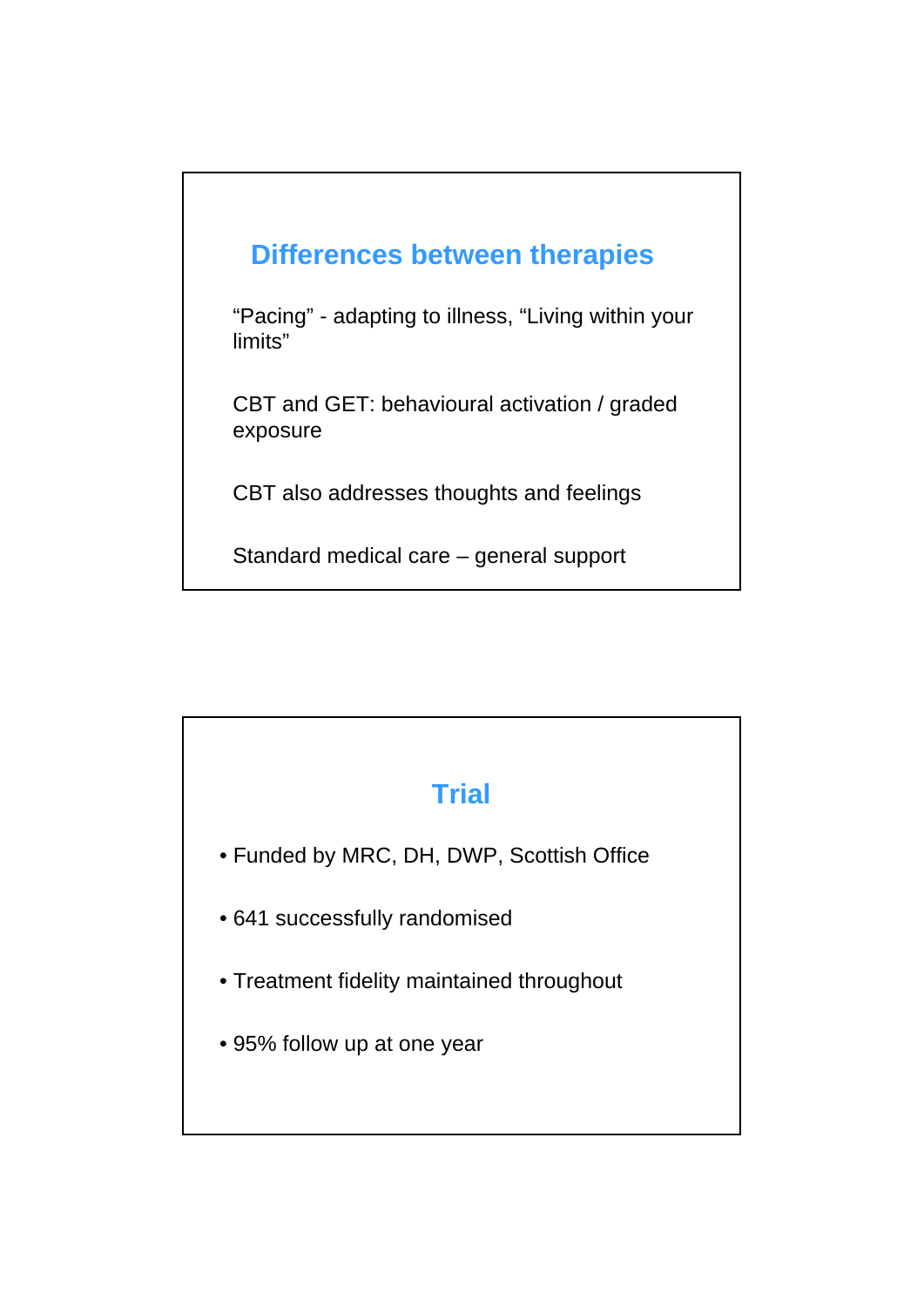

|                                     | % with events |            |            |              |
|-------------------------------------|---------------|------------|------------|--------------|
|                                     | <b>SMC</b>    | <b>APT</b> | <b>GET</b> | <b>CBT</b>   |
| <b>Serious adverse</b><br>reactions | 1             | 1          | 1          | $\mathbf{2}$ |
| <b>Serious deterioration</b>        | 9             | 8          | 6          | 9            |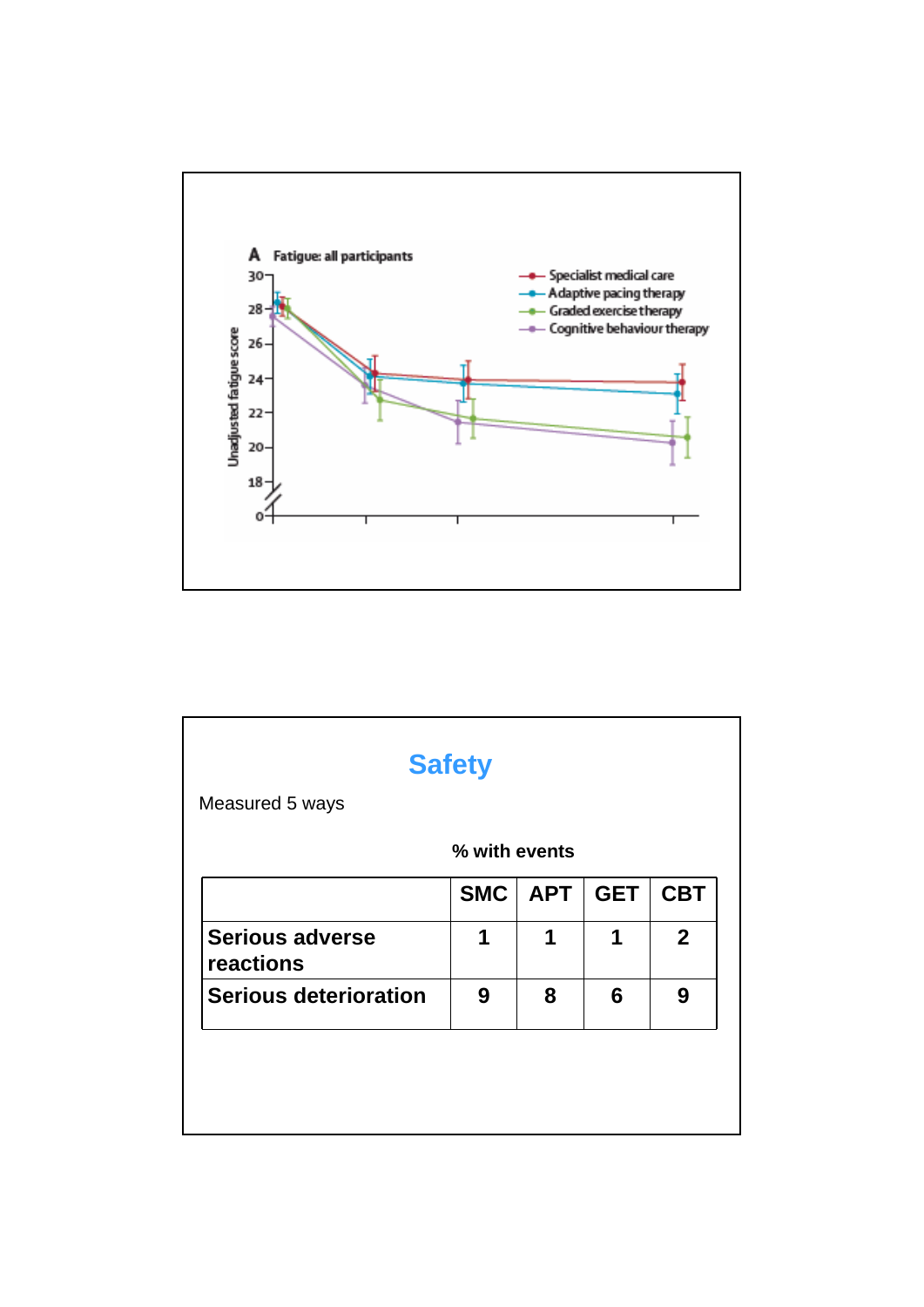